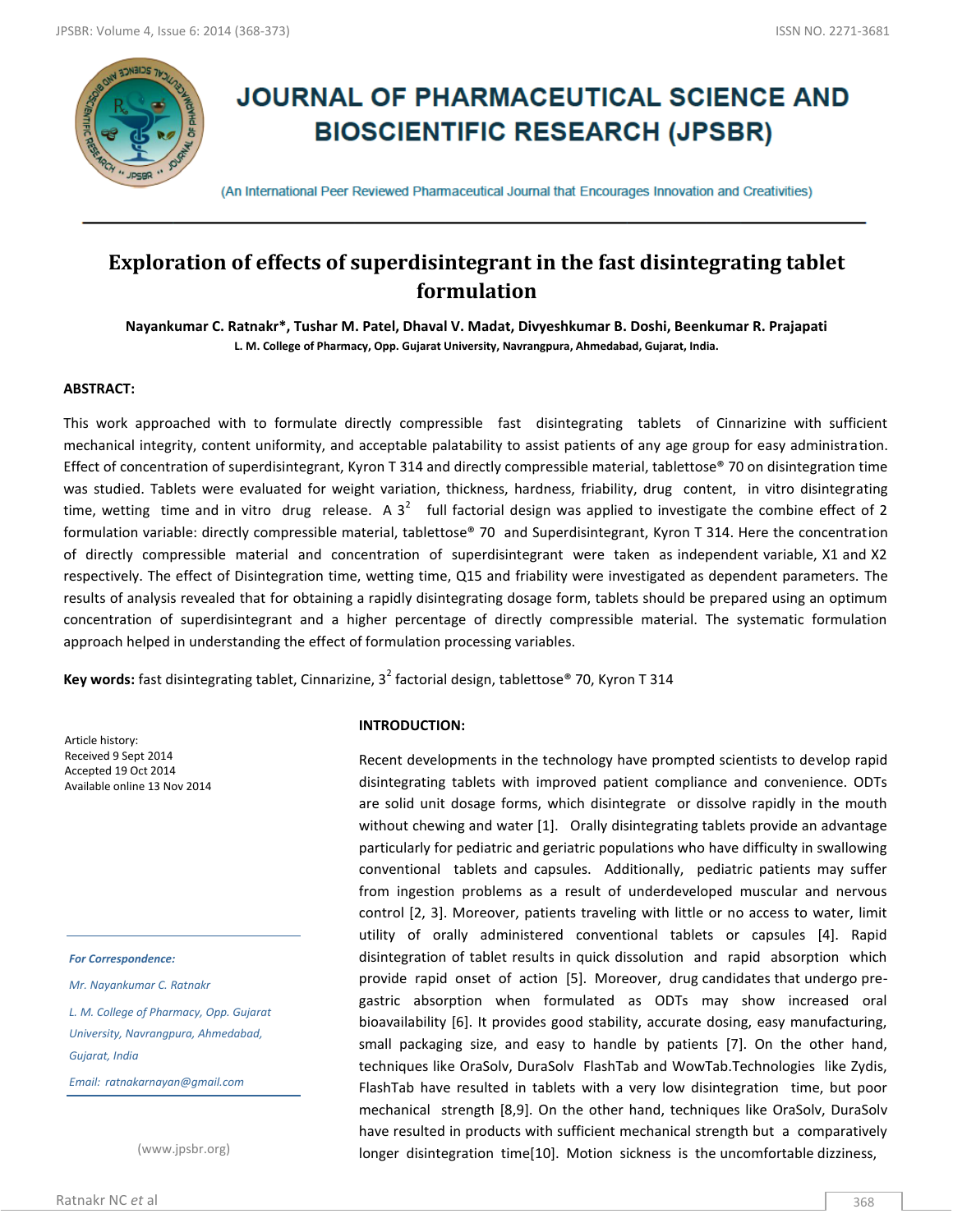nausea, and vomiting that people experience when their sense of balance and equilibrium is disturbed by constant motion. So in case of nausea and vomiting it required to prevent earlier.

In the present research work, fast disintegrating tablets of Cinnarizine is formulated. Cinnarizine is used for the treatment of vertigo/meniere's disease, nausea and vomiting, motion sickness. So in case of motion sickness, vomiting and nausea, it required immediate release of drug from the dosage form, which make Cinnarizine suitable candidate for the fast disintegrating tablets.

#### **MATERIALS AND METHODS**

Cinnarizine was purchased from Rakshit Pharma, Mumbai. Tablettose® 70 were received as gist sample from meggle pharma, Germany. Kyron T 314 was received as gift sample form Coral Pharma, Ahmedabad. Mg stearate, talc and lactose were purchased from S.D. Fine Chem. Ltd., Mumbai.

#### **Table 1: Formulation of preliminary trial batches:**

| <b>Batch</b>                      | N11           |               | N12 N13 N14    |               | <b>N15</b>    |
|-----------------------------------|---------------|---------------|----------------|---------------|---------------|
| Drug (mg)                         | 25            | 25            | 25             | 25            | 25            |
| Kyron T 314 (%W/W)                | 4             | 4             | 4              | 4             | 4             |
| Tablettose <sup>®</sup> 70 (%W/W) | 10            | 20            | 30             | 50            | 80            |
| Mgstearate(%W/W)                  | 1             | 1             | 1              | 1             | 1             |
| Talc(%W/W)                        | $\mathcal{L}$ | $\mathcal{L}$ | $\overline{2}$ | $\mathcal{P}$ | $\mathcal{P}$ |
| Latose                            | a.s           | a.s           | q.s            | q.s           | a.s           |
| Total Wt(mg)                      | 200           | 200           | 200            | 200           | 200           |

#### **Preparation of Cinnarizine fast disintegrating tablets:**

Tablets containing 25mg of Cinnarizine were prepared by

direct compression method and the various formulation used in the study are shown in Table. The drug, superdisintegrant, directly compressible material, diluents were passed through sieve # 60. All the above ingredients were co-ground and properly mixed together in motor pestle for 5 mins. Talc and magnesium stearate were passed through sieve # 80, mixed, and blended with initial mixture in a poly-bag. The powder blend was compressed into tablets using 8 mm normal concave punches to get tablets of 200 mg weight on a 12 station rotary tablet machine (Rimek Mini Press-1). The formulated tablets were stored in a tightly closed glass container and evaluated for various characteristics. Formulation of preliminary trail, full factorial layout and composition of factorial batches was shown in table 1, 2 and 3 respectively.

**Table 2: full factorial layout**

| <b>Batch code</b>              |     |                                               |       | $x_1$        |              | X <sub>2</sub> |          |    |
|--------------------------------|-----|-----------------------------------------------|-------|--------------|--------------|----------------|----------|----|
| Α1                             |     |                                               |       | $-1$         |              | $-1$           |          |    |
| A <sub>2</sub>                 |     |                                               |       | $-1$         |              | 0              |          |    |
| A3                             |     |                                               |       | $-1$         |              | 1              |          |    |
| A4                             |     |                                               |       | 0            |              | $-1$           |          |    |
| A5                             |     |                                               |       | 0            |              | 0              |          |    |
| A <sub>6</sub>                 |     |                                               |       | 0            |              | 1              |          |    |
| A7                             |     |                                               |       | 1            |              | $-1$           |          |    |
| A8                             |     |                                               |       | $\mathbf{1}$ |              | 0              |          |    |
| A9                             |     |                                               |       | $\mathbf{1}$ |              | $\mathbf{1}$   |          |    |
| Coded                          |     | Amount of Direct compressible Amount of Super |       |              |              |                |          |    |
| $-1$                           |     |                                               | 80    |              |              |                | 4        |    |
| 0                              |     |                                               | 120   |              |              |                | 10       |    |
| 1                              |     |                                               | 160   |              |              |                | 16       |    |
| code<br>X1                     |     | for amount of direct                          |       |              | compressible |                | material |    |
| (tablettose                    | 70) | and                                           | $X_2$ | code         | for          | amount         |          | οf |
| superdisintegrant, Kyron T 314 |     |                                               |       |              |              |                |          |    |

| Table 3: Formulation using $32$ full factorial design: |  |  |  |  |  |
|--------------------------------------------------------|--|--|--|--|--|
|--------------------------------------------------------|--|--|--|--|--|

| <b>Batch</b>                    | K1  | K2  | K3  | <b>K4</b> | K <sub>5</sub> | K6  | К7  | K8  | К9  |
|---------------------------------|-----|-----|-----|-----------|----------------|-----|-----|-----|-----|
| Drug (mg)                       | 25  | 25  | 25  | 25        | 25             | 25  | 25  | 25  | 25  |
| <b>Kyron T 314 (mg)</b>         | 4   | 10  | 16  | 4         | 10             | 16  | 4   | 10  | 16  |
| tablettose <sup>®</sup> 70 (mg) | 80  | 80  | 80  | 120       | 120            | 120 | 160 | 160 | 160 |
| Mgstearate(%W/W)                |     |     |     |           |                |     |     |     |     |
| Talc(%W/W)                      |     |     |     | 2         |                |     |     |     |     |
| Latose                          | q.s | q.s | q.s | q.s       | q.s            | q.s | q.s | q.s | q.s |
| Total Wt(mg)                    | 200 | 200 | 200 | 200       | 200            | 200 | 200 | 200 | 200 |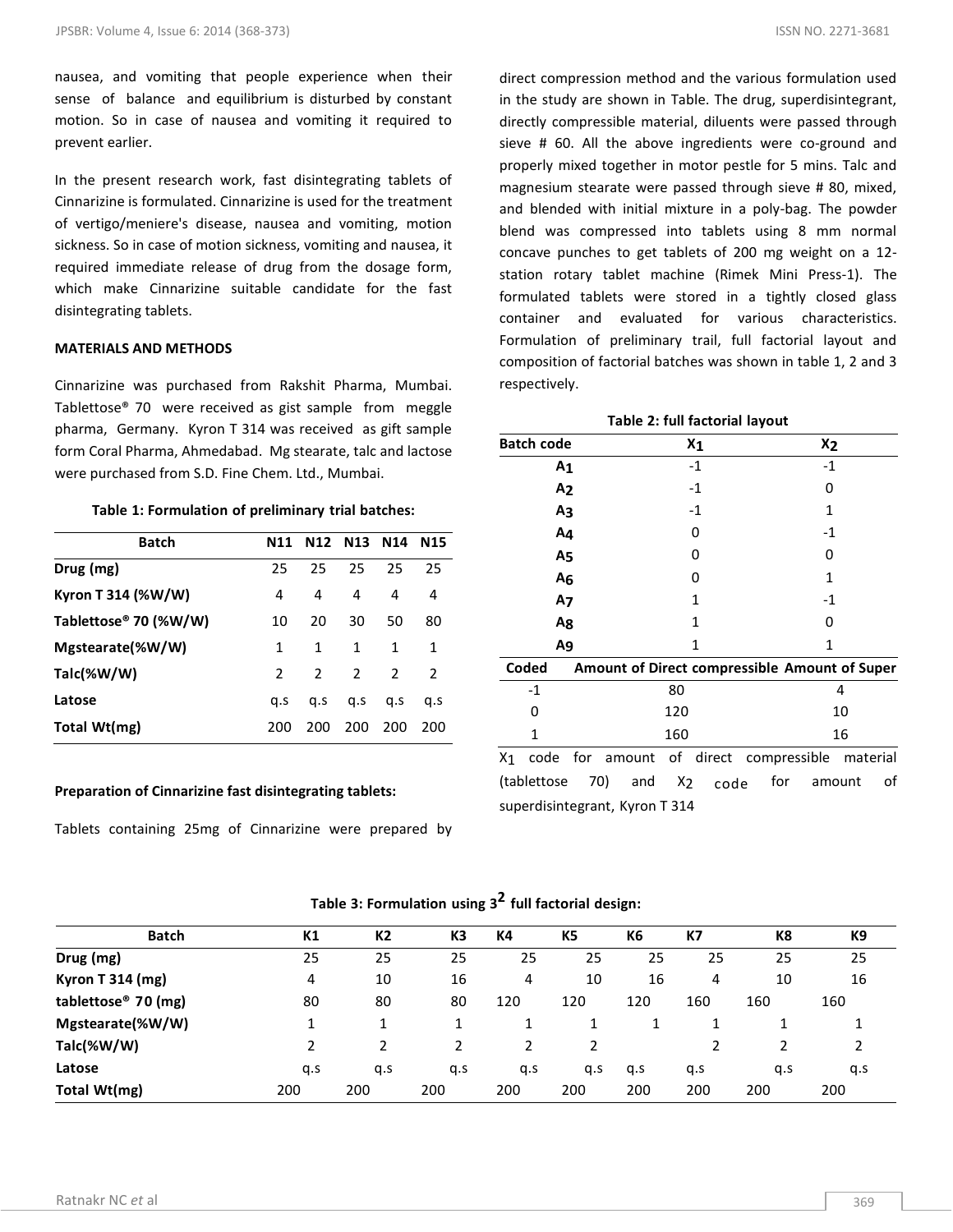**Evaluation of physical parameters of prepared Cinnarizine FDT.** 

## **Uniformity of weigh[11].**

The weights were determined to within  $\pm 1$ mg by using Sartorious balance (Model CP- 224 S).Weight control is based on a sample of 20 tablets. Determinations were made in triplicate

# **Tablet hardness[12].**

The hardness of the tablets was determined by diametral compression using a dial type hardness tester (Model no 1101, Shivani Scientific Ind). A tablet hardness of about 4-5 kg is considered adequate for mechanical stability. Determinations were made in triplicate.

# **Tablet friability[12].**

The friability of the tablets was measured in a Roche friabilator (Camp-bell Electronics, Mumbai). Tablets of a known weight (W0) or a sample of 20 tablets are dedusted in a drum for a fixed time (100 revolutions) and weighed (W) again. Percentage friability was calculated from the loss in weight as given in equation as below. The weight loss should not be more than 1 %. Determination was made in triplicate.

% Friability = 
$$
\frac{W_0-W}{W_0} \times 100
$$

## **In-vitro disintegration test[12].**

The test was carried out on 6 tablets using Tablet disintegration tester ED-20 (Electrolab,Mumbai, India) distilled water at 37°C  $\pm$  2°C was used as a disintegration media and the time in second taken for complete disintegration of the tablet with no palable mass remaining in the apparatus was measured in seconds.

## **Wetting time[13].**

The wetting time of the tablets can be measured using a simple procedure. Five circular tissue papers of 10 cm diameter are placed in a petridish with a 10 cm diameter. Ten millimeters of water-containing Eosin, a water-soluble dye, is added to petridish. A tablet is carefully placed on the surface of the tissue paper. The time required for water to reach upper surface of the tablet is noted as a wetting time.

## **Tablet thickness [11].**

Tablet thickness can be measured using a simple procedure. 5 tablets were taken and their thickness was measured using Vanier calipers. The thickness was measured by placing tablet between two arms of the Vanier calipers.

The release rate Cinnarizine from fast dissolving tablets was determined using United State Pharmacopoeia (USP) XXIV dissolution testing apparatus II (paddle method). The dissolution test was performed using 900 ml of 0.1 N HCl (PH=1.2), at 37  $\pm$ 0.5°C and 50 rpm. A sample (10 ml) of the solution was withdrawn from the dissolution apparatus at 1, 3, 5, 10, 15, 20 and 30min. The samples were replaced with fresh dissolution medium of same quantity. The samples were filtered through a 0.45  $\mu$  m membrane filter. Absorbance of these solutions was measured at 254 nm using a Shimadzu UV-1601 UV/Vis double beam spectrophotometer. Cumulative percentage of drug release was calculated using an equation obtained from a standard curve.

#### **Table 4: Evaluation of preliminary trail batches**

|                 |                                     | <b>Wetting</b><br><b>Hardness</b><br>time<br>kg/cm <sup>2</sup><br>(sec) |                | <b>Friability</b> | $Q_{15}$         |  |
|-----------------|-------------------------------------|--------------------------------------------------------------------------|----------------|-------------------|------------------|--|
| <b>Batch</b>    | <b>Disintegration</b><br>time (sec) |                                                                          |                | (ln %)            |                  |  |
|                 |                                     |                                                                          |                | $(n=10)$          |                  |  |
| N11             | $17+1.73$                           | 30±1                                                                     | $2.5 \pm 0.5$  | $1.56 \pm 0.08$   | 96.05±0.56       |  |
| N <sub>12</sub> | $25+3.60$                           | $25+3.60$                                                                | $2.5 \pm 0.55$ | $1.35 \pm 0.06$   | $90.64 \pm 1.20$ |  |
| N <sub>13</sub> | $35+2.65$                           | 45±3.90                                                                  | $3 + 0.5$      | $0.76 \pm 0.04$   | 88.11±0.78       |  |
| N <sub>14</sub> | $40+1.7$                            | $45 + 4.5$                                                               | 5±0.43         | $0.51 + 0.03$     | 82.53±1.40       |  |
| <b>N15</b>      | $70+4.35$                           | $90+2.64$                                                                | $6+0.8$        | $0.38 + 0.02$     | 77.39±0.81       |  |



**Figure 1: cumulative percentage release profile of preliminary trail batches**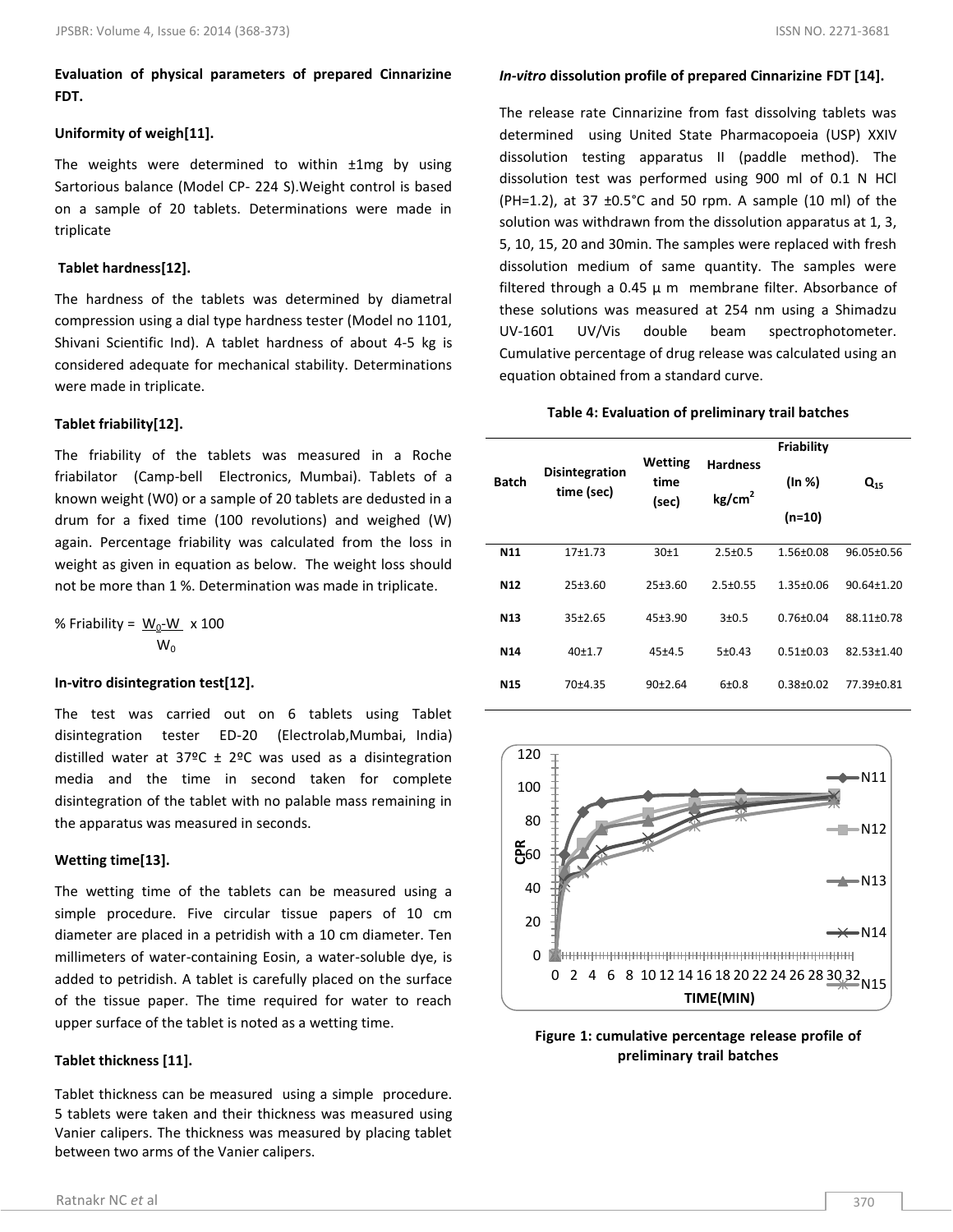# **Full Factorial Design**

A 32 randomized full factorial design was utilized in the present study. In this design two factors were evaluated, each at three levels, and experimental trials were carried out at all nine possible combinations. The design layout and coded value of independent factor is shown in Table 2 and Table 3 respectively. The factors were selected based on preliminary study. The amount of superdisintegrant, Kyron T 314 and amount of directly compressible material (tablettose® 70) were selected as independent variables. The disintegration time and drug release in 15min (Q15), wetting time and friability were selected as dependent variables [15].

# **RESULT AND DISCUSSION**

# **Results of preliminary trail:**

For N11 to N15 batch where Tablettose(10%-80%) was used as directly compressible material. Hardness, disintegration time, wetting time and friability of all preliminary batches between 2.5to  $6\text{kg/cm}^2$ , 17to70 sec, 25to90 sec and 0.38to 1.56 % respectively. The release of drug for all the batches was between 76to96%. Very low hardness and higher friability obtained in batch N11 and N12 as compared to other batches because of having low concentration of tablettose in

formulation. While N14 and N15 had high hardness and high disintegration time as compare to N13 because of having higher concentration of Tablettose in formulations. There was also high amount of drug release in N13 as compare to other batches in 15 min. So N13 had given best results of hardness of 3 kg/Cm<sup>2</sup> friability of 0.76, disintegration time of 35 sec and wetting time of 45 sec.

On the basis of the preliminary trials in the present study a  $3<sup>2</sup>$  full factorial design was employed to study the effect of independent variables, i.e. amount of directly compressible material (tablettose<sup>®</sup> 70, X1) and the amount of superdisintegrant (Kyron T 314, X2) on dependent variables like disintegration time, wetting time, friability and Q15. The results as summarized in table 5 clearly indicate that all the dependent variables are strongly dependent on the selected independent variables as they show a variation among the nine batches (A1 to A9)

Concerning disintegration time, the results of multiple linear regression analysis showed that the coefficients b1 bear negative sign and b2 bear a positive sign. Therefore, increasing the concentration of directly compressible materials is expected to decrease the disintegration time while increasing the concentration of superdisintegrant (Kyron

| <b>Batches</b>                                   |                      | Independent variable |                  |                | <b>Dependent variables</b> |                   |           |          |
|--------------------------------------------------|----------------------|----------------------|------------------|----------------|----------------------------|-------------------|-----------|----------|
|                                                  | <b>Tablettose 70</b> | Kyron T314           |                  | D.T. (sec)     | <b>Wetting time (sec)</b>  | Friability (in %) |           | $Q_{15}$ |
| $K_1$                                            | $-1$                 | $-1$                 |                  | 50             | 77                         | 0.92              |           | 88.73    |
| $K_2$                                            | $-1$                 | 0                    |                  | 45             | 69                         | 1.02              |           | 89.06    |
| $K_3$                                            | $-1$                 | 1                    |                  | 53             | 81                         | 1.07              |           | 88.01    |
| $K_4$                                            | 0                    | $-1$                 |                  | 42             | 71                         | 0.83              |           | 89.45    |
| $K_5$                                            | 0                    | 0                    |                  | 37             | 60                         | 0.85              |           | 90.52    |
| $K_6$                                            | 0                    | 1                    |                  | 46             | 73                         | 0.88              |           | 87.73    |
| K <sub>7</sub>                                   | 1                    | $-1$                 |                  | 28             | 38                         | 0.65              |           | 92.48    |
| $\rm K_8$                                        | 1                    | 0                    |                  | 24             | 35                         | 0.73              |           | 94.01    |
| $K_9$                                            | 1                    | 1                    |                  | 30             | 43                         | 0.78              |           | 90.14    |
| <b>Real value</b><br><b>Independent variable</b> |                      |                      |                  |                |                            |                   |           |          |
|                                                  |                      |                      | Low $(-1)$       |                | Medium (0)                 |                   | High(1)   |          |
|                                                  | Cellactose $(X_1)$   |                      | 80<br>120<br>160 |                |                            |                   |           |          |
|                                                  | KyronT314 $(X_2)$    |                      | 4                | 10             |                            |                   | 16        |          |
|                                                  | <b>Coefficients</b>  | bo                   | $b_1$            | b <sub>2</sub> | $b_{12}$                   | $b_{11}$          | $b_{22}$  | $R^2$    |
| <b>Disintegration time</b>                       |                      | 37.88                | $-11.5$          | $\mathbf{1}$   | 5.66                       | $-1$              | $-3.83$   | 0.99     |
| <b>Friability</b>                                |                      | 0.861                | $-0.1416$        | 0.056          | $-0.005$                   | 0.0083            | $-0.0116$ | 0.96     |
| <b>Wetting time</b>                              |                      | 61.88                | $-18.5$          | 1.833          | 0.25                       | $-10.84$          | 9.16      | 0.99     |
| $Q_{15}$                                         |                      | 90.41                | 1.80             | $-0.79$        | $-1.77$                    | $-0.405$          | 1.17      | 0.95     |

**Table 5: Effect on dependent variable**

**Factorial Equation for disintegration and Percentage friability**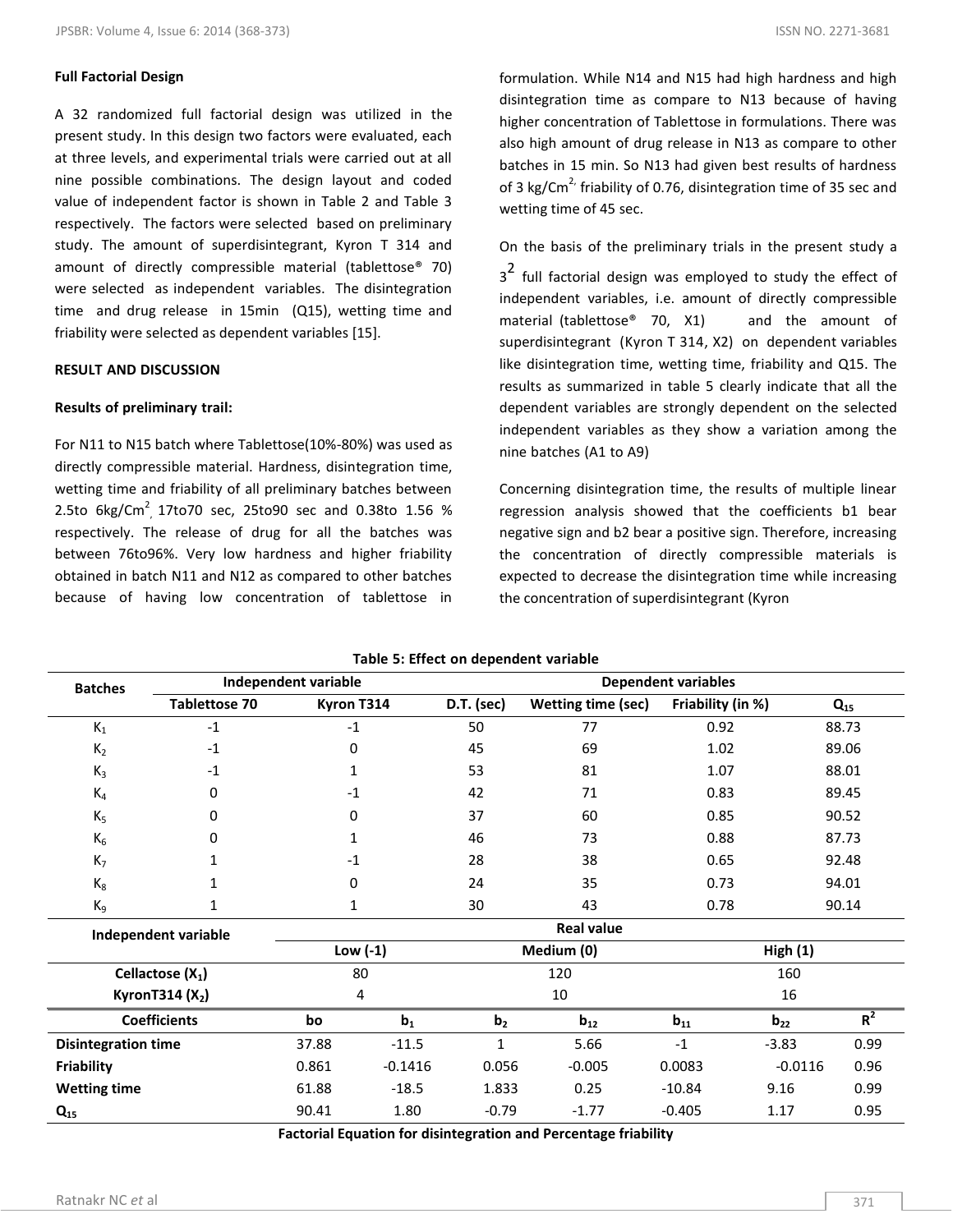

**Figure 2: cumulative percentage release profile of factorial batches**

T 314) is not expected to decrease the disintegration time.Disintegration time is increased while increasing the concentration of Kyron T 314 duo to lump formation of superdisintegrants. Kyron T 314 4% w/w and Tablettose® 70 80% were selected as the optimum concentration that showed minimal disintegration time of 24 seconds. It was observed that further increase in concentration of directly compressible material led to the fell in disintegration time because of the having macropore volume at hardness of 4 kg/cm<sup>2</sup> means at low punch pressure. So ultimately water uptake is increased by hydrophilicity of component lactose and cellulose leads to quick water uptake resulting in disintegration in primary particles.

When higher percentage of Tablettose® 70 is used, it is expected to tablet became harder so increase in concentration of Tablettose® 70 leads to decrease in friability because of having higher binding between Tablettose® 70 particles. This was confirmed by the negative sign of the coefficient b1. As indicated by positive sign of the coefficient b2, the increase in the incorporated amounts of Kyron T 314 resulted in increase in the friability due to its less compressibility which ultimately results in weak tablets. In case of depended variable disintegration time and Friability,  $X_1$  and  $X_2$  factors showed significant effect on formulation (P < 0.05).

Disintegration time = 37.88-11.5  $X_1$  +1X2+5.66X1X2 -1X<sub>1</sub><sup>2</sup> - $3.83X_2^2$ .(R2 = 0.99)

Friability = 0.861-0.1416X1 +0.056X2 -0.005X1X2 +0.0083X12 - 0.0116X22, (R2= 0.96)

The graphical representation of the response surface plot (figure 3) demonstrate that both X1 and X2 affect the friability, wetting time, disintegration time,Q15 **Figure 3 Surface plots for different factorial batches K1 to K9**



**Factorial Equation for wetting time and Q15**